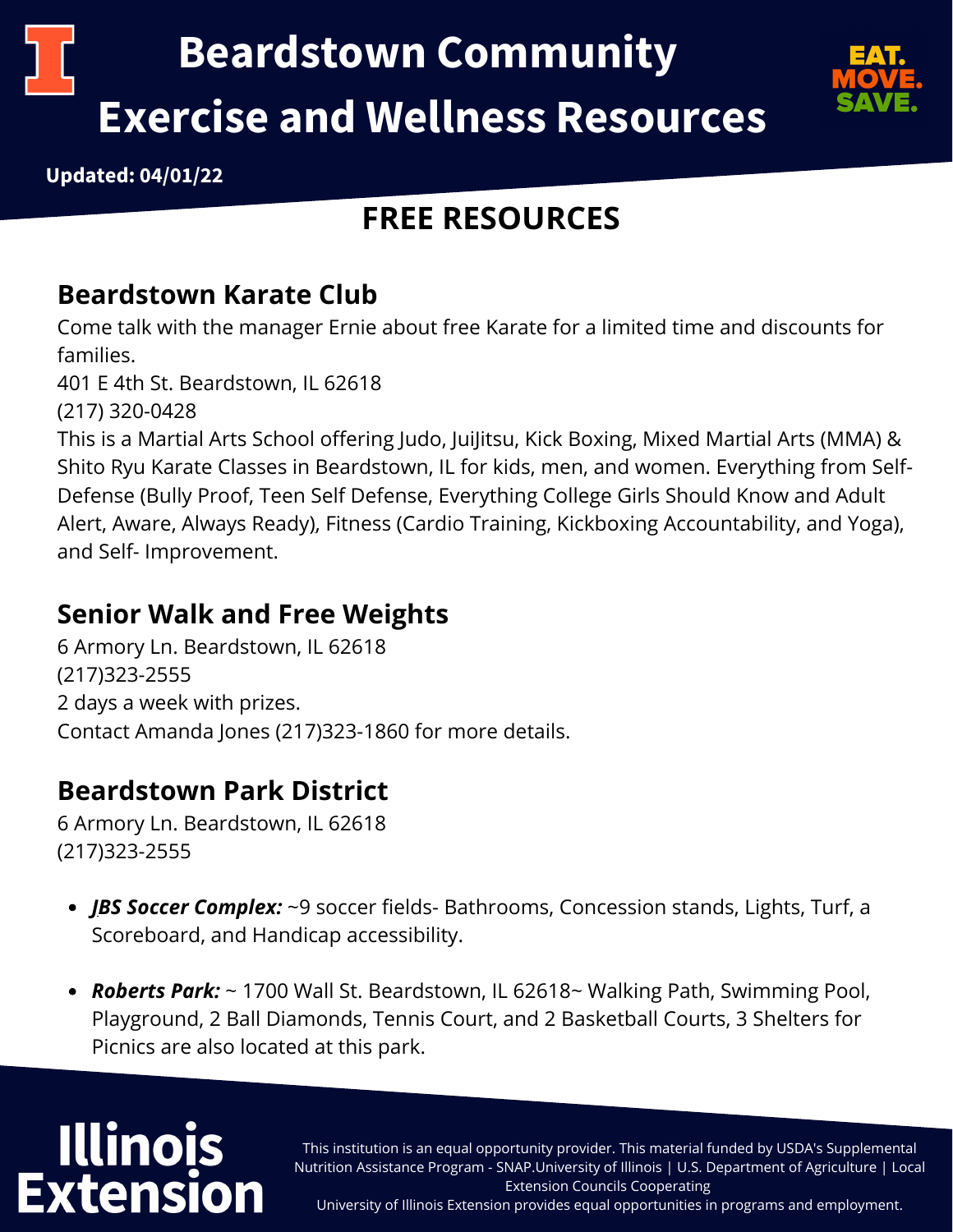



## **FREE RESOURCES**

- *Art Jones Park:* ~ 1700 Wall St. Beardstown, IL 62618 ~ 2 Ball Diamonds, Golf Driving Range, and 18-hole Disc Golf Course (Frisbee Golf).
- *Schmoldt Park:* ~ 100 Wall St. Beardstown, IL 62618 ~ 2 Playgrounds, Picnic area, Dog park, Shelter, Tennis/Basketball Court, 2 Lighted Baseball / Softball Diamonds, and Practice Field.
- *Kiwanis Park:* ~ Clendenion and 4th St. Beardstown, IL 62618 ~ Playground, Picnic area, Shelter, and Basketball Court.
- *Elks Park:* ~ 500 block of West 12th and 13th St. Beardstown, IL 62618 ~ Playground, Picnic area, Ball Diamond, Shelter, and Basketball Court.

## **RESOURCES WITH A FEE**

#### **Culbertson Therapy Services**

Open Tuesday's and Friday's from 8am-5pm 8570 St. Luke's Dr. #300 Beardstown, IL 62618 (217) 323-9480

# **Illinois Extension**

This institution is an equal opportunity provider. This material funded by USDA's Supplemental Nutrition Assistance Program - SNAP.University of Illinois | U.S. Department of Agriculture | Local Extension Councils Cooperating University of Illinois Extension provides equal opportunities in programs and employment.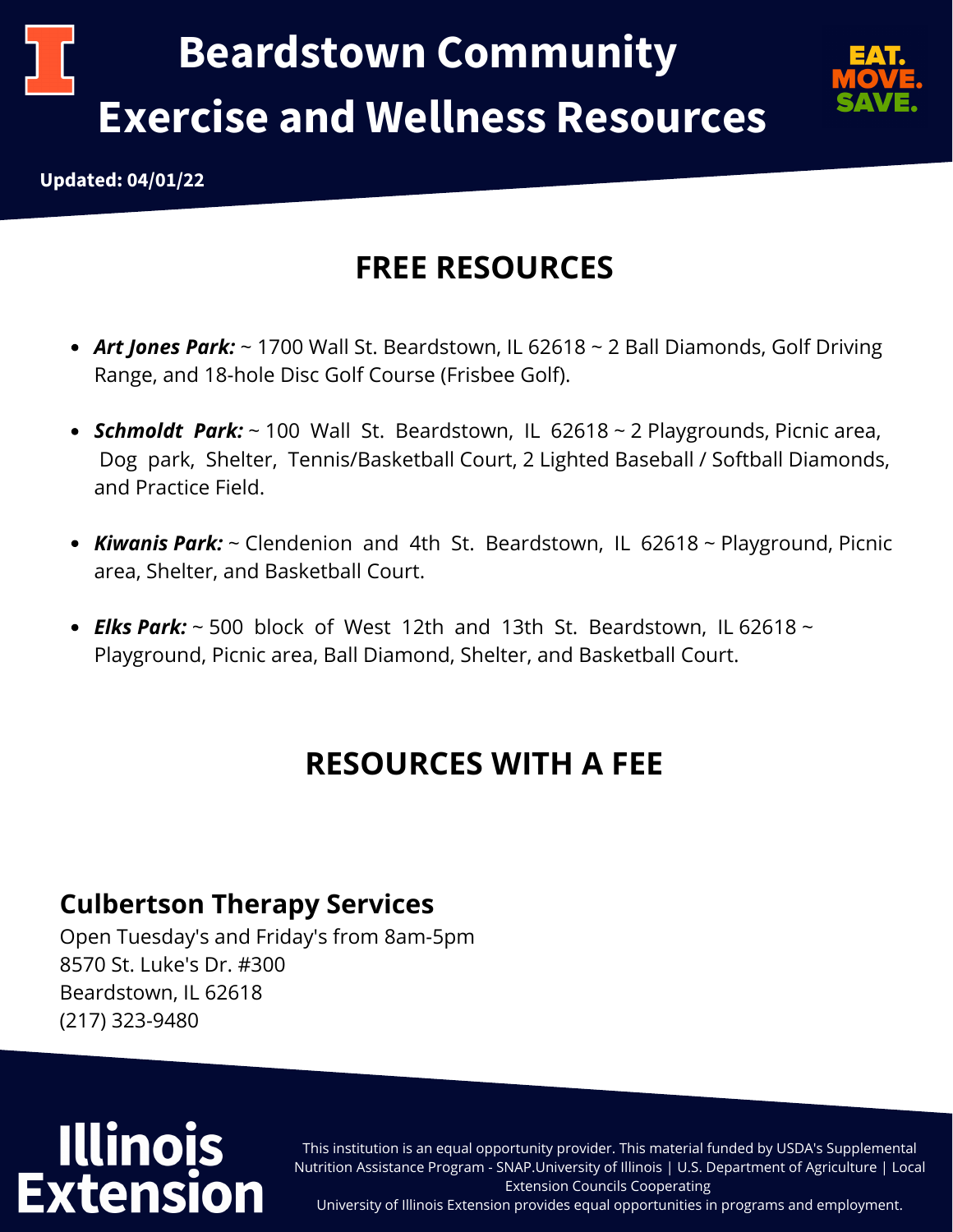



**Updated: 04/01/22**

## **RESOURCES WITH A FEE**

#### **Beardstown Park District**

6 Armory Ln. Beardstown, IL 62618 (217)323-2555

#### **Adults**

- *Yoga sessions:* Tuesday evenings at 6:00pm. (\$5 a class)
- *Fitness Fusion (Zumba)***:** Monday and Wednesday Evenings at 5:15pm and Tuesday's and Thursday's Mornings at 8:30am. (\$5 a class)
- *Indoor Women's Soccer League***:** January to March on Sunday afternoon's.
- *Co-ed Volleyball League:* Winter January to March.
- *Women's Volleyball League:* September to December.
- *Aqua Zumba:* June for Adults.

#### **Children**

- *Tumbling (Fall-Spring):* 4:00pm-8:00pm Monday through Thursday.
- *Dance (pop/jazz/ballet):* Saturday Morning's 8:00am-12:00pm.
- *Swimming Lesson's:* July for children.
- **S***ummer Camp:* 9:00am-12:00pm (Soccer, Basketball, Tee Ball, Golf, Fitness Summer Camp and so much more.)
- *Baseball Buds:* Instruction includes basic skills in throwing, fielding, and hitting with lots of swings on the batting tee to improve hand eye coordination & bat speed.
- *T-Ball Players:* Practicing T-Ball skills and dividing group into teams for some exciting scrimmage games.
- *Softball Stars:* Instruction includes basic skills in throwing, fielding, and hitting with lots of swings on the batting tee to improve hand eye coordination & bat speed.
- *Baseball Clinic Good Pitching:* Instruction will concentrate on proper form and throwing in general to build arm strength.
- *Softball Clinic Good Pitching:* Instruction will concentrate on proper form and throwing in general to build arm strength.

# **Illinois Extension**

This institution is an equal opportunity provider. This material funded by USDA's Supplemental Nutrition Assistance Program - SNAP.University of Illinois | U.S. Department of Agriculture | Local Extension Councils Cooperating

University of Illinois Extension provides equal opportunities in programs and employment.